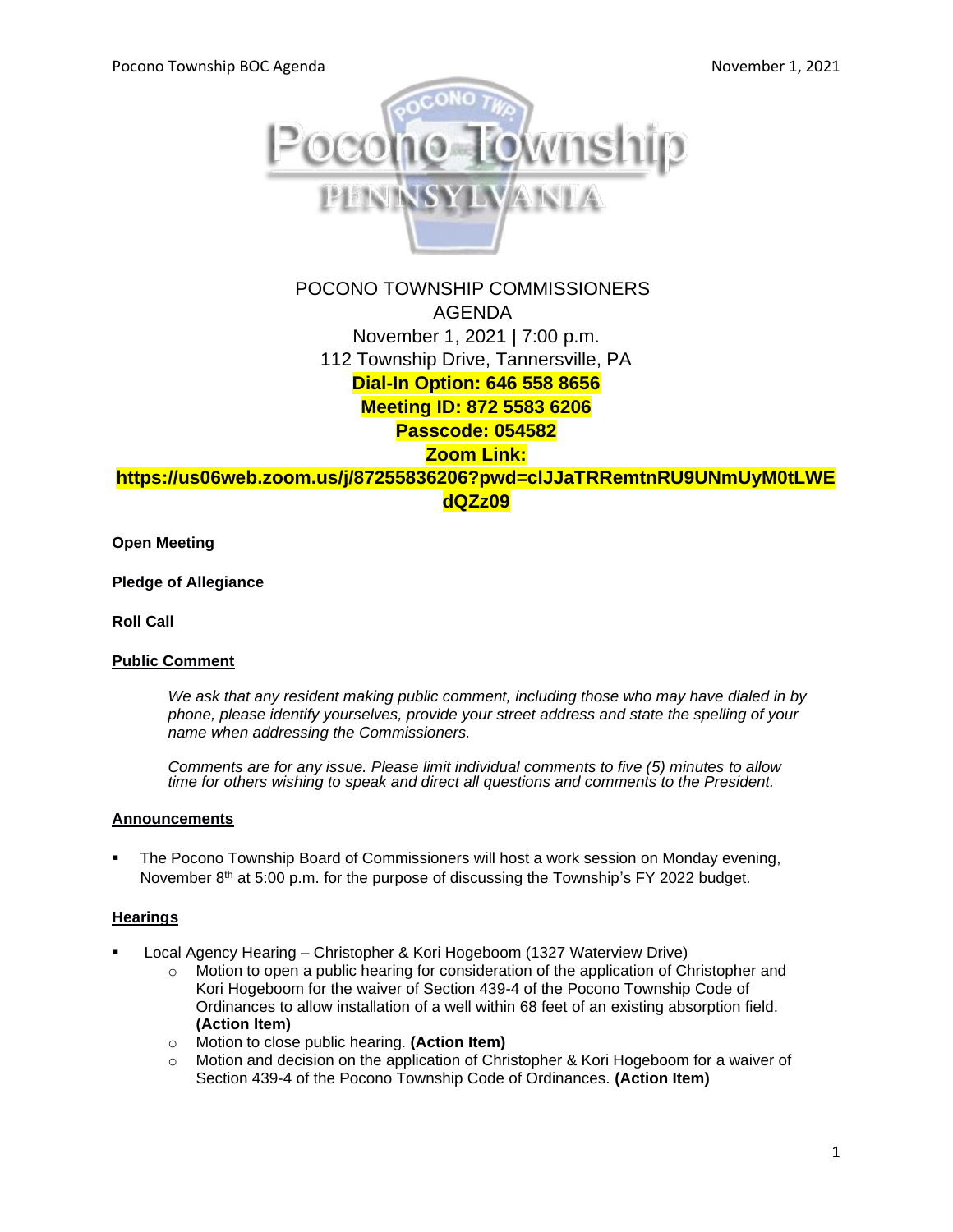#### **Presentations – None**

#### **Resolutions**

- Resolution 2021-28 Motion to approve Resolution 2021-28 adopting the 2021 Monroe County Hazard Mitigation Plan as the official Hazard Mitigation Plan of Pocono Township. **(Action Item)**
- Resolution 2021-29 Motion to approve Resolution 2021-29 authorizing the sale of Monroe County tax parcel ID #12.94414; map #12637100775152 to TL Realty Corp. **(Action Item)**

#### **Consent Agenda**

- Motion to approve a consent agenda of the following items:
	- $\circ$  Old business consisting of the minutes of the October 18, 2021 regular meeting of the Board of Commissioners.
	- $\circ$  A budget adjustment request of \$52,000.00 to ensure specified line items have sufficient funding for the remainder of 2021.
	- o Financial transactions including:
		- Ratification of vouchers payable received through October 28, 2021 in the amount of \$477.24 and sewer operating expenditures in the amount of \$586.53.
		- Ratification of gross payroll for the pay period ending October 17, 2021 in the amount of \$119,810.26.
		- Vouchers payable received through October 28, 2021 in the amount of \$99,766.47.
		- Sewer operating fund expenditures through October 28, 2021 in the amount of \$25,032.66.
		- Sewer construction fund expenditures through October 28, 2021 in the amount of \$19,042.25.
		- Capital reserve fund expenditures through October 28, 2021 in the amount of \$191,509.20.
		- An interfund transfer of \$6,158.34 of American Rescue Plan Act (ARPA) funds to the Township General Fund for qualifying expenses.

## **NEW BUSINESS**

**1. Personnel** – None

## **2. Travel/Training Authorizations** – None

#### **Report of the President**

Richard Wielebinski

TLC Park projects update

## **Commissioner Comments**

Jerrod Belvin – Vice President

**Emergency Management Update** 

Ellen Gnandt – Commissioner

Jerry Lastowski – Commissioner

Keith Meeker – Commissioner